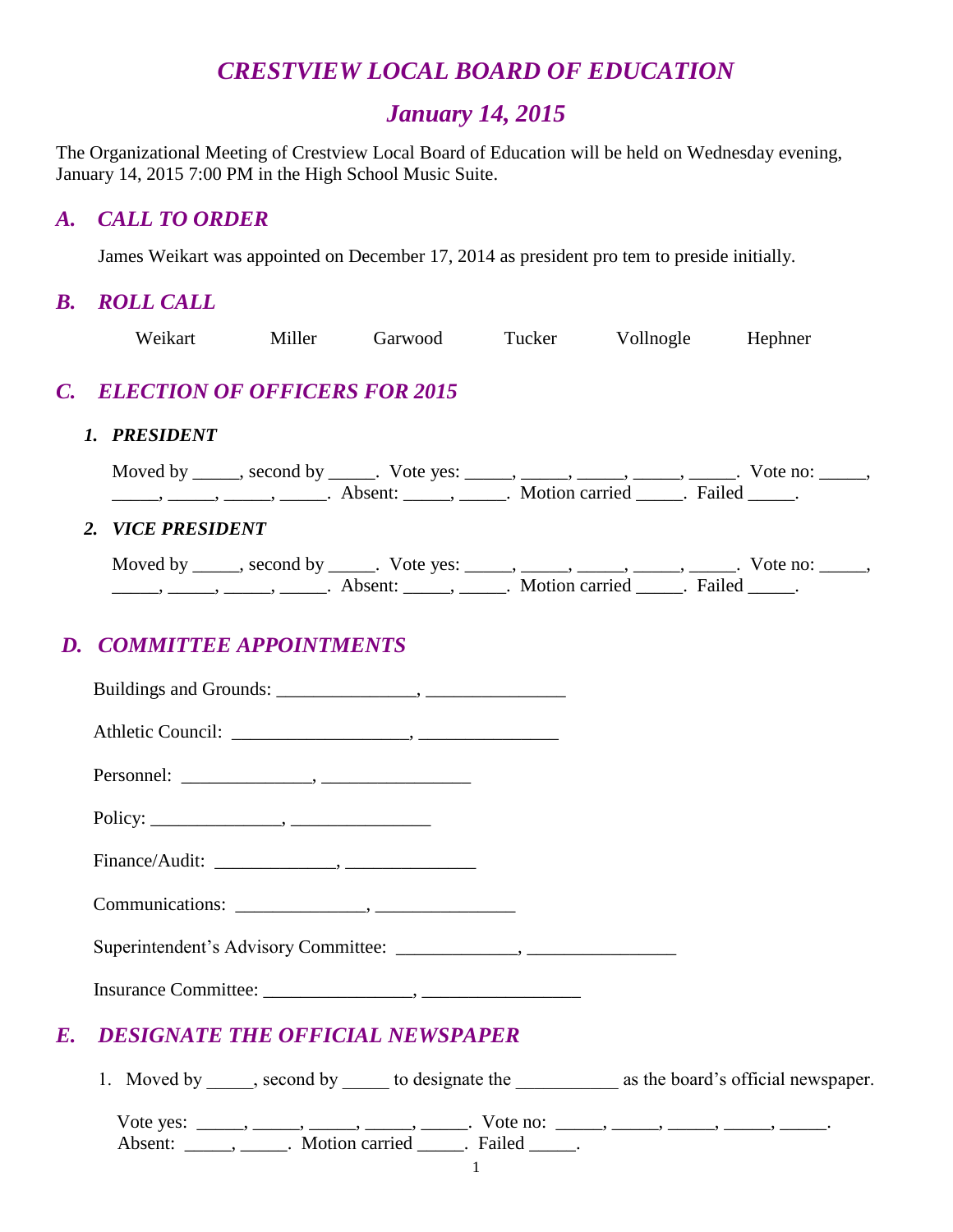#### *F. LEGAL SERVICES*

1. Recommend: A resolution that the Board employ the firm of Britton, Smith, Peters & Kalail Co., LPA as legal counsel and hereby authorize the Superintendent, Treasurer and Board President to engage the services of said firm on an as needed basis.

Moved by \_\_\_\_\_, second by \_\_\_\_\_. Vote yes: \_\_\_\_\_, \_\_\_\_\_, \_\_\_\_\_, \_\_\_\_\_, \_\_\_\_\_. Vote no: \_\_\_\_\_, \_\_\_\_\_, \_\_\_\_\_, \_\_\_\_\_, \_\_\_\_\_. Absent: \_\_\_\_\_, \_\_\_\_\_. Motion carried \_\_\_\_\_. Failed \_\_\_\_\_.

#### *G. SERVICE FUND*

1. Moved by \_\_\_\_\_, second by \_\_\_\_\_ to establish the Board of Education Service Fund in the amount of \$5,000.00. Vote yes: \_\_\_\_, \_\_\_\_, \_\_\_\_, \_\_\_\_, \_\_\_\_, Vote no: \_\_\_\_, \_\_\_\_, \_\_\_\_, \_\_\_\_, \_\_\_\_, \_\_\_\_\_. Absent: \_\_\_\_\_, \_\_\_\_\_. Motion carried \_\_\_\_\_. Failed \_\_\_\_\_.

#### *H. SET REGULAR MEETING DATE AND TIME*

1. Moved by second by to set the date and time of the regular board meeting each month for the \_\_\_\_\_\_\_\_\_\_\_\_\_\_\_\_\_\_\_\_\_\_\_ at \_\_\_\_\_\_ o'clock PM.

Vote yes: \_\_\_\_\_, \_\_\_\_\_, \_\_\_\_\_, \_\_\_\_\_, Vote no: \_\_\_\_\_, \_\_\_\_\_, \_\_\_\_\_, \_\_\_\_\_, \_\_\_\_\_\_, Absent: \_\_\_\_\_\_\_\_\_\_\_. Motion carried \_\_\_\_\_\_. Failed \_\_\_\_\_\_.

#### *I. ACQUISITION OF SURPLUS PROPERTY AND FEDERAL PROGRAMS*

1. Recommend: Designate the Superintendent and/or his designee to be in charge of acquisition of surplus property and to be responsible for all Federal program applications and reports.

Moved by \_\_\_\_\_, second by \_\_\_\_\_. Vote yes: \_\_\_\_\_, \_\_\_\_\_, \_\_\_\_\_, \_\_\_\_\_, \_\_\_\_\_. Vote no: \_\_\_\_\_, \_\_\_\_\_, \_\_\_\_\_, \_\_\_\_\_, \_\_\_\_\_. Absent: \_\_\_\_\_, \_\_\_\_\_. Motion carried \_\_\_\_\_. Failed \_\_\_\_\_.

# *J. EMPLOYMENT OF PERSONNEL*

1. Recommend: Authorize the Superintendent to employ personnel as needed in emergency situations.

Moved by \_\_\_\_\_, second by \_\_\_\_\_. Vote yes: \_\_\_\_\_, \_\_\_\_\_, \_\_\_\_\_, \_\_\_\_\_, \_\_\_\_\_. Vote no: \_\_\_\_\_,  $\frac{1}{\sqrt{2}}$ ,  $\frac{1}{\sqrt{2}}$ ,  $\frac{1}{\sqrt{2}}$ ,  $\frac{1}{\sqrt{2}}$ ,  $\frac{1}{\sqrt{2}}$ ,  $\frac{1}{\sqrt{2}}$ ,  $\frac{1}{\sqrt{2}}$ ,  $\frac{1}{\sqrt{2}}$ ,  $\frac{1}{\sqrt{2}}$ ,  $\frac{1}{\sqrt{2}}$ ,  $\frac{1}{\sqrt{2}}$ ,  $\frac{1}{\sqrt{2}}$ ,  $\frac{1}{\sqrt{2}}$ ,  $\frac{1}{\sqrt{2}}$ ,  $\frac{1}{\sqrt{2}}$ ,  $\frac{1}{\sqrt{2}}$ 

#### *K. PURCHASING AGENT*

1. Recommend: Authorize the Superintendent to act as purchasing agent for the Board of Education within annual appropriations and to make necessary purchases in cases of emergencies.

Moved by \_\_\_\_\_, second by \_\_\_\_\_. Vote yes: \_\_\_\_\_, \_\_\_\_\_, \_\_\_\_\_, \_\_\_\_\_, \_\_\_\_. Vote no: \_\_\_\_\_, \_\_\_\_\_, \_\_\_\_\_, \_\_\_\_\_, \_\_\_\_\_. Absent: \_\_\_\_\_, \_\_\_\_\_. Motion carried \_\_\_\_\_. Failed \_\_\_\_\_.

#### *L. PERSONAL SERVICE CONTRACTS*

1. Recommend: Authorize the Superintendent and Athletic Director to approve personal service contracts for athletic events.

Moved by \_\_\_\_\_, second by \_\_\_\_\_. Vote yes: \_\_\_\_\_, \_\_\_\_\_, \_\_\_\_\_, \_\_\_\_\_, \_\_\_\_\_. Vote no: \_\_\_\_\_, ———, ———, ———, Absent: ———, ———. Motion carried ———. Failed ——.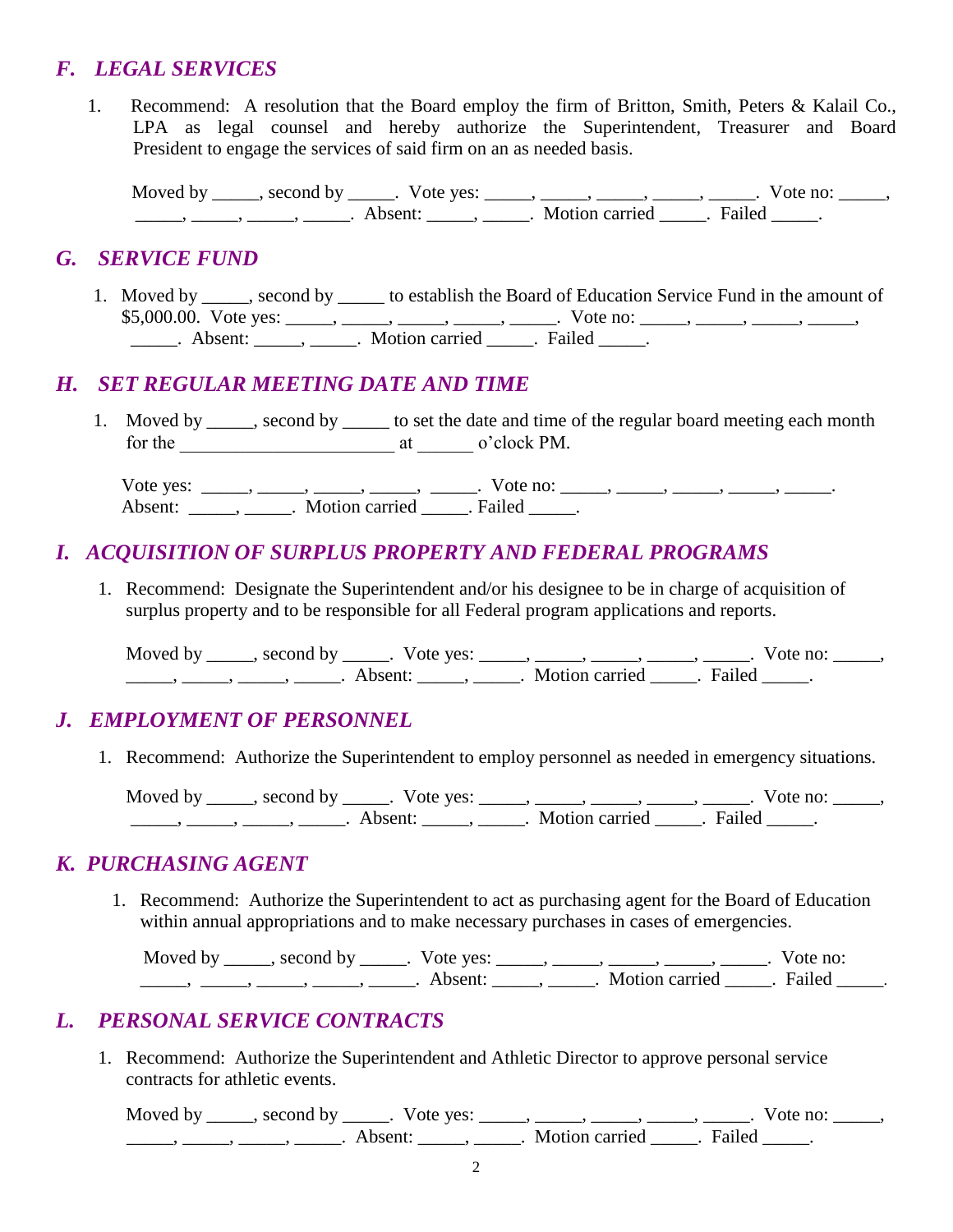#### *M. TRAVEL OF EMPLOYEES*

 1. Recommend: Authorize the Superintendent to approve travel of employees to conduct official school business and/or attend authorized professional meetings.

Moved by \_\_\_\_\_, second by \_\_\_\_\_. Vote yes: \_\_\_\_\_, \_\_\_\_\_, \_\_\_\_\_, \_\_\_\_\_, \_\_\_\_\_. Vote no: \_\_\_\_\_, \_\_\_\_\_, \_\_\_\_\_, \_\_\_\_\_, \_\_\_\_\_. Absent: \_\_\_\_\_, \_\_\_\_\_. Motion carried \_\_\_\_\_. Failed \_\_\_\_\_.

## *N. STUDENT ACHIEVEMENT LIAISON*

1. Recommend: To appoint \_\_\_\_\_\_\_\_\_\_\_ to serve as OSBA Student Achievement Liaison for 2015.

Moved by \_\_\_\_\_, second by \_\_\_\_\_. Vote yes: \_\_\_\_\_, \_\_\_\_\_, \_\_\_\_\_, \_\_\_\_\_, \_\_\_\_\_. Vote no: \_\_\_\_\_, \_\_\_\_\_, \_\_\_\_\_, \_\_\_\_\_, \_\_\_\_\_. Absent: \_\_\_\_\_, \_\_\_\_\_. Motion carried \_\_\_\_\_. Failed \_\_\_\_\_.

# *O. LEGISLATIVE LIAISON*

1. Recommend: To appoint to serve as OSBA Legislative Liaison for 2015.

Moved by \_\_\_\_\_, second by \_\_\_\_\_. Vote yes: \_\_\_\_\_, \_\_\_\_\_, \_\_\_\_\_, \_\_\_\_\_, \_\_\_\_\_. Vote no: \_\_\_\_\_,  $\frac{1}{\sqrt{1-\frac{1}{2}}}, \frac{1}{\sqrt{1-\frac{1}{2}}}, \frac{1}{\sqrt{1-\frac{1}{2}}}, \frac{1}{\sqrt{1-\frac{1}{2}}}, \frac{1}{\sqrt{1-\frac{1}{2}}}, \frac{1}{\sqrt{1-\frac{1}{2}}}, \frac{1}{\sqrt{1-\frac{1}{2}}}, \frac{1}{\sqrt{1-\frac{1}{2}}}, \frac{1}{\sqrt{1-\frac{1}{2}}}, \frac{1}{\sqrt{1-\frac{1}{2}}}, \frac{1}{\sqrt{1-\frac{1}{2}}}, \frac{1}{\sqrt{1-\frac{1}{2}}}, \frac{1}{\sqrt{1-\frac{1}{2}}$ 

# *P. APPOINTMENT TO CAREER CENTER*

1. Recommend: To appoint \_\_\_\_\_\_\_\_\_\_\_\_ to the Columbiana County Career and Technical Center for a three (3) year period beginning January 1, 2015.

Moved by \_\_\_\_\_, second by \_\_\_\_\_. Vote yes: \_\_\_\_\_, \_\_\_\_\_, \_\_\_\_\_, \_\_\_\_\_, \_\_\_\_\_. Vote no: \_\_\_\_\_, \_\_\_\_\_, \_\_\_\_\_, \_\_\_\_\_, \_\_\_\_\_. Absent: \_\_\_\_\_, \_\_\_\_\_. Motion carried \_\_\_\_\_. Failed \_\_\_\_\_.

# *Q. ADJOURNMENT*

Moved by \_\_\_\_, second by \_\_\_\_\_to adjourn. Vote yes: \_\_\_\_, \_\_\_\_, \_\_\_\_, \_\_\_\_, \_\_\_\_, \_\_\_\_. Vote no: ——, ——, ——, ——, Absent: \_\_\_\_, \_\_\_\_\_, Motion carried \_\_\_\_. Failed \_\_\_\_.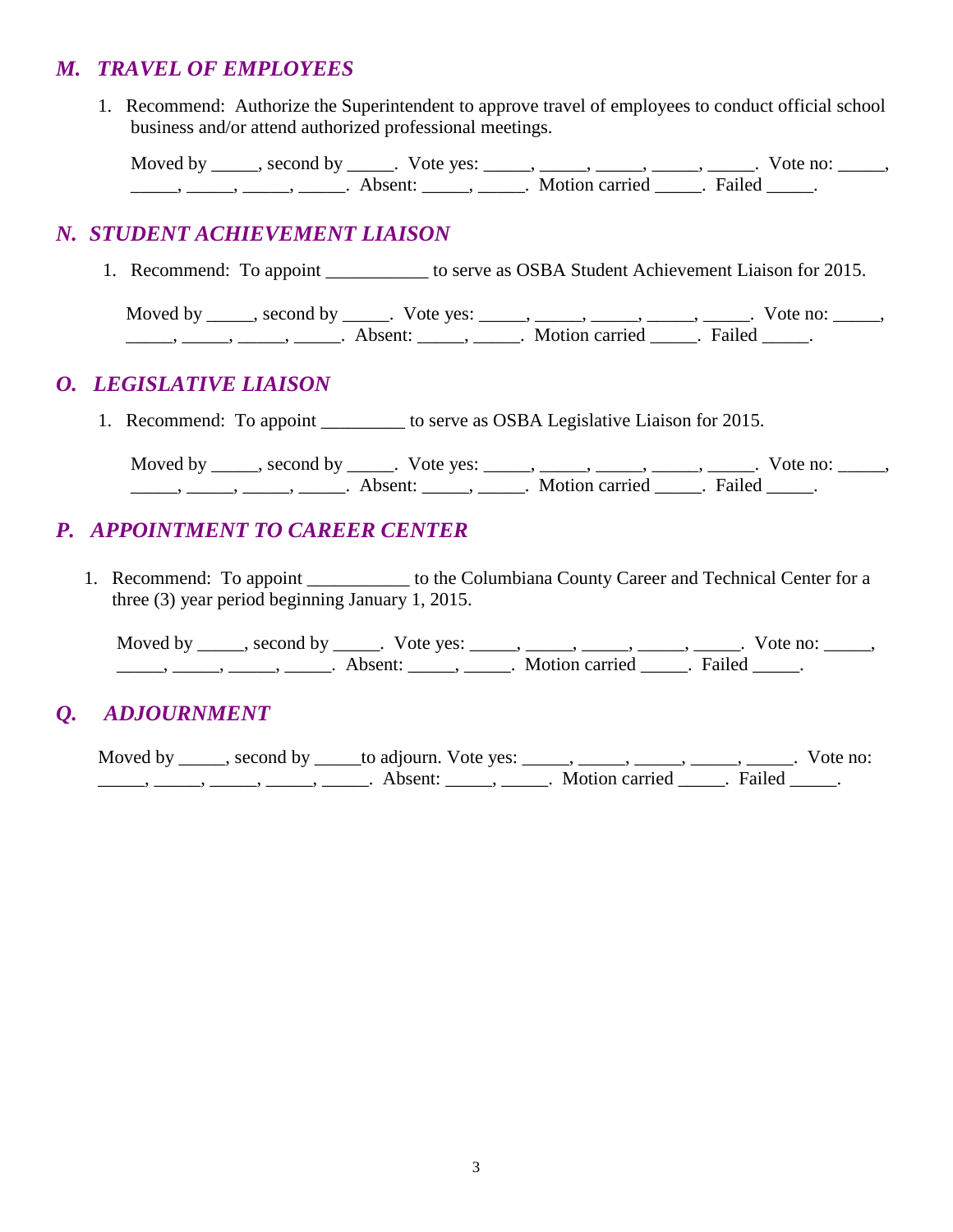# *CRESTVIEW LOCAL BOARD OF EDUCATION*

# *JANUARY 14, 2015*

The regular meeting of Crestview Local Board of Education will be held on Monday evening, January 14, 2015, immediately following the organizational meeting in the High School Music Suite.

#### *AGENDA*

Visitors --------- We are glad for your presence.

In accordance with Bylaw 0169.1C all persons wishing to participate in a public Board meeting shall register their intent with the Treasurer one-half (1/2) hour in advance of the meeting and include name and address of the participant, group affiliation if appropriate, and the topic to be addressed.

# *CALL TO ORDER*

Roll Call:

Weikart Miller Garwood Tucker Vollnogle Hephner

# *PUBLIC PARTICIPATION*

Rebel Pride Award The Board will accept public comments on the proposed 2015-16 school calendar

#### *STUDENT ACHIEVEMENT*

Crestview High School Students of the Month –

#### *CONSENT AGENDA:*

*You have before you a copy of the items considered for tonight's consent agenda, would any Board Member wish to remove any item to be considered separately?*

#### *Treasurer's Requests:*

- 1. Approval of the minutes of the regular meeting held December 17, 2014.
- 2. Approval of a resolution authorizing the Treasurer to invest interim funds as they become available.
- 3. Approve the adoption of the Annual Tax Budget for the period of July, 2015 through June, 2016 as presented by the Treasurer.
- 4. Approval to designate the Superintendent and/or the Treasurer to attend public records training on behalf of the Board of Education.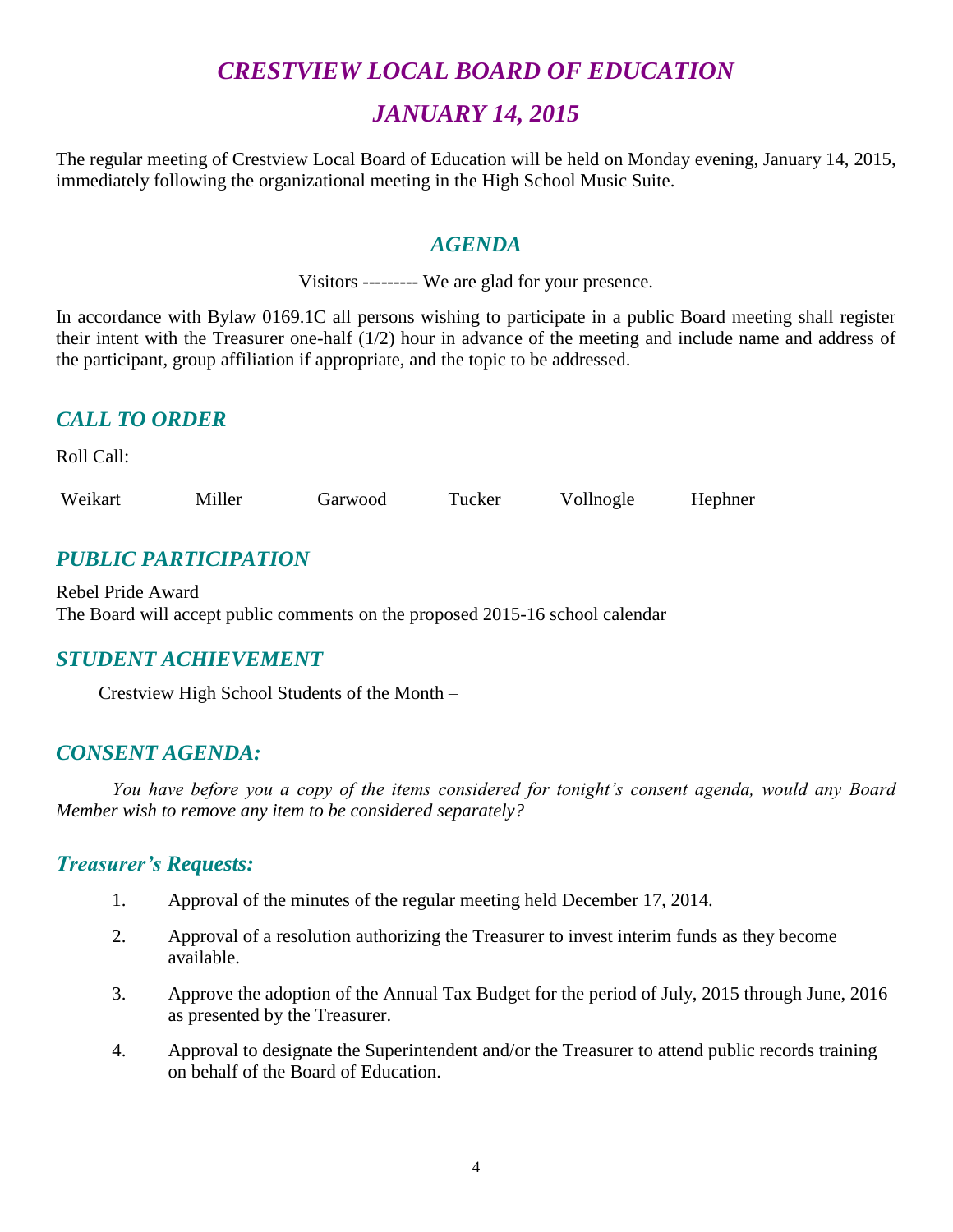#### *Superintendent's Requests:*

1. The Board approve the following certificated personnel be placed on the approved substitute list for the 2014-15 school year, be granted a limited teaching contract, substitute basis only, according to salary schedule; pending receipt of all required reports:

#### *High School, Middle School & Elementary School*

Hilary Sisler – Early Childhood P-5

- 2. The Board grant approval to accept interdistrict open enrollment students from any school district in Ohio for the 2015-16 school year.
- 3. The Board approve the following non-teaching personnel be placed on the approved substitute list for the 2014-15 school year, substitute basis only, according to wage rate for the assignment designated; all required reports are on file:

*Custodian* - Ralph Gentry

4. The Board approve placement on a higher teacher pay scale effective the beginning of the second semester for the 2014-15 school year; all required reports are on file

Scott Mealy – Bachelors+

# **END of CONSENT AGENDA**

Recommend: The Board approve the consent agenda as presented:

| Moved by | second by ______ to approve consent agenda. Vote yes: |                       |  |
|----------|-------------------------------------------------------|-----------------------|--|
| Vote no: | Absent:                                               | Motion carried Failed |  |

#### *Treasurer's Requests/Recommendations not included in Consent Agenda:*

1. Approve financial reports and investments as prepared and presented.

Moved by \_\_\_\_\_, second by \_\_\_\_\_. Vote yes: \_\_\_\_\_, \_\_\_\_\_, \_\_\_\_\_, \_\_\_\_\_, Vote no: \_\_\_\_, ——, ——, ——, ———, Absent: \_\_\_\_, \_\_\_\_\_. Motion carried \_\_\_\_\_. Failed \_\_\_\_\_.

2. The Board authorize the Superintendent and Treasurer to advertise for the lawn care and maintenance service contract.

Moved by \_\_\_\_\_, second by \_\_\_\_\_. Vote yes:  $\_\_\_\_\_\_\_\_\_\_\_\_\_\_\_\_\_\_$  \_\_\_\_, \_\_\_\_, \_\_\_\_. Vote no:  $\_\_\_\_\_\$ \_\_\_\_\_, \_\_\_\_\_\_, \_\_\_\_\_\_\_. Absent: \_\_\_\_\_\_, \_\_\_\_\_\_. Motion carried \_\_\_\_\_\_. Failed \_\_\_\_\_.

- 3. Recommend: The Board accept donations from:
	- a. Wallace R & Kathleen Myers \$5000.00 to Wrestling for mats
	-
	-

b. Crestview Rebels Wrestling  $$2000.00$  to Wrestling for mats c. Crestview Athletic Boosters \$3000.00 to Wrestling for mats

| Moved by second by . Vote yes: |                |        | Vote no: |
|--------------------------------|----------------|--------|----------|
| Absent <sup>.</sup>            | Motion carried | Failed |          |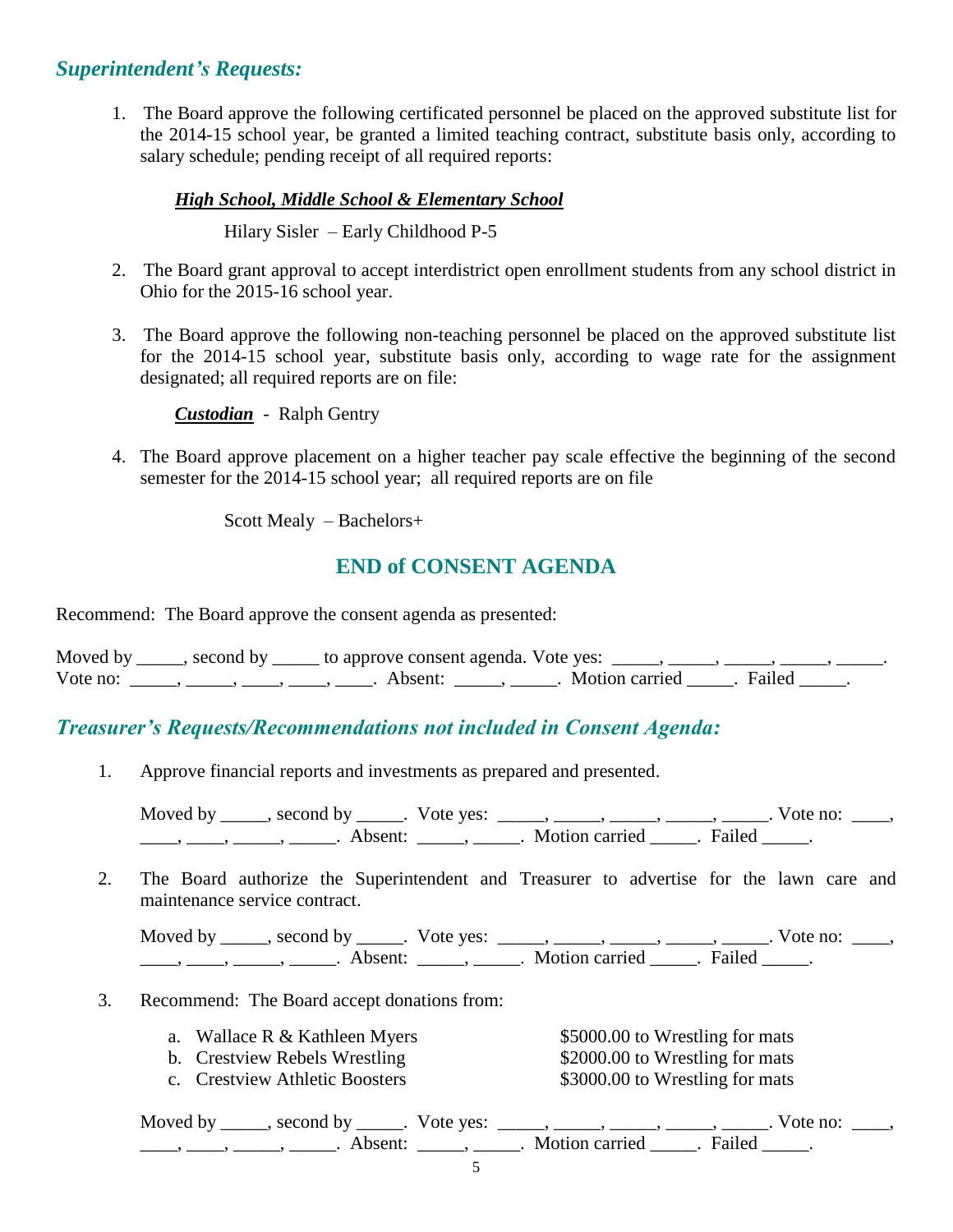#### *Race To The Top:* Mr. Miller

## *Board Reports:*

1. Career Center Report Mr. Tucker

- 2. Student Achievement Liaison Report
- 3. Legislative Report
- 4. Student Board Member Report Courtney Hephner

#### *Board Committee Reports:*

- 1. Buildings & Grounds
- 2. Athletic Council
- 3. Personnel
- 4. Finance Audit
- 5. Policy
- 6. Communications
- 7. Insurance

#### *Administrative Reports:*

| 1. | <b>Elementary School</b> | Mrs. Dangerfield      |
|----|--------------------------|-----------------------|
| 2. | Middle School            | Mr. Richardson        |
| 3. | <b>High School</b>       | Mrs. Dickson          |
| 4. | <b>Special Education</b> | Mr. Hill              |
| 5. | Athletic                 | Mr. Cusick/Mrs. Sapp  |
| 6. | Lunchroom                | Mrs. Peddicord        |
| 7. | Technology               | Mr. Miller            |
| 8. | Transportation           | Mr. Floor/Mr. Burbick |
| 9. | Maintenance              | Mr. Radman            |
|    |                          |                       |

#### **Superintendent's Report:** Mr. Dilling

#### *Superintendent's Requests/Recommendations not included in Consent Agenda:*

*SUPERINTENDENT'S PROCLAMATION* ….. School Board Recognition Month

*WHEREAS,* it shall be the mission of the Crestview Local School District to provide all students with the best possible education; and

*WHEREAS,* the school board sets the direction for our community's public schools by envisioning the community's education future; and

WHEREAS, the school board sets policies and procedures to govern all aspects of school district operation; and

*WHEREAS,* the school board keeps attention focused on progress toward the school district's goals and maintains a two-way communications loop with all segments of the community; and